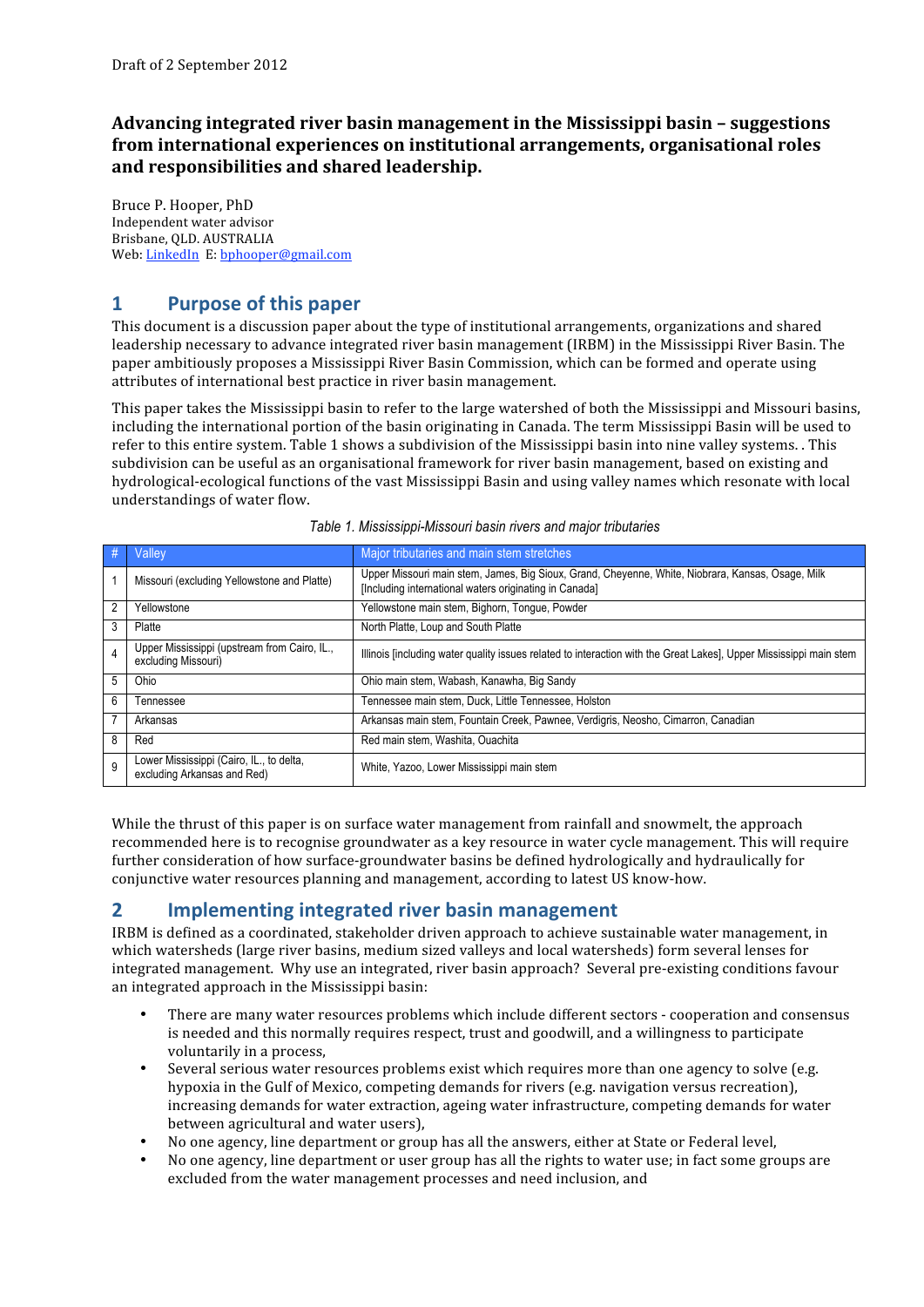• Upstream versus downstream benefits and disbenefits occur amongst water stakeholders.

Much has been learned from previous experiences in IRBM in the USA and throughout the world. This paper extrapolates the author's previous findings from an international review of these previous experiences, undertaken while he was a Fellow with the US Army Corps of Engineers (Hooper, 2006) and recommends a best practice approach, outlined in summary form in Table 2.

The best practice approach derives from experiential learnings from river basin organisations, government departments, non‐government organisations, individual experts and academics. While there is no hard and fast rule as to what contributes 'best' practice, the list provides insight into what water sector organisations and individuals have found to be 'what works best' in bringing about successful outcomes for water resources management at the basin level, using an integrated approach. Rather than focusing on hindrances to integration, it outlines a positive set of best practices.

Table 2 lists 35 best practices, grouped into 11 categories representing institutional, human resources, organisational, financing, technical and other attributes. They include governance, empowerment and implementation issues as well as critical, people‐oriented skills and organisational procedures. Table 2 also provides an indicator for each practice which could be used by a proposed Mississippi river basin organisation (RBO). Each practice and indicator is described very briefly. It is not possible in this paper to discuss each in great detail due to space and time constraints.

*Table 2. Organisational, empowerment and implementation practices and indicators, as applied to a proposed Mississippi basin organisation*

| <b>Best practices</b>                                 | #              | Practice used by a proposed Mississippi basin organisation                                                                                                                                                                                                                                                                                                                                       | Indicator                                                                                                        |
|-------------------------------------------------------|----------------|--------------------------------------------------------------------------------------------------------------------------------------------------------------------------------------------------------------------------------------------------------------------------------------------------------------------------------------------------------------------------------------------------|------------------------------------------------------------------------------------------------------------------|
| A. Mission goal<br>clarity, staging and<br>completion | 1              | Clear specification of the roles and responsibilities of the Mississippi basin<br>organisation in national policy and legislation, including 'rules' which specify<br>participation and membership and members' roles in decision-making.                                                                                                                                                        | Rules governing basin<br>organisation structure and<br>functions exist                                           |
|                                                       | $\overline{2}$ | Following extensive consultation, there is clear specification of priority natural<br>resources management issues, how they can be addressed and a thorough<br>understanding of the basin's hydrology; this will be part of the goal formulation<br>by the Mississippi basin organisation.                                                                                                       | Need, scope and context stated in<br>basin management plan                                                       |
|                                                       | 3              | There are well-defined objectives for river basin management at national and<br>valley (including inter-state) level with mutually beneficial and desirable goals,<br>and where resource development forms part of a long-term integrated basin<br>management plan for the Mississippi. There is:                                                                                                | Realistic goals stated in an<br>integrated basin management<br>plan                                              |
|                                                       |                | - awareness of constraints and opportunities on water resources development in<br>basin:                                                                                                                                                                                                                                                                                                         |                                                                                                                  |
|                                                       |                | - awareness of "turf" disputes between states and government departments;                                                                                                                                                                                                                                                                                                                        |                                                                                                                  |
|                                                       |                | - a strategic planning and implementation process in place using<br>communications, coordination and cooperation, including cost-sharing                                                                                                                                                                                                                                                         |                                                                                                                  |
|                                                       |                | - realistic and informed understanding of what are feasible water resources<br>management options.                                                                                                                                                                                                                                                                                               |                                                                                                                  |
|                                                       | 4              | There is definition of the scope of the problem-shed, range of issues,<br>environmental policies and management activities occurs; and a clear boundary<br>to the basin's problem to avoid ambiguity.                                                                                                                                                                                            | Problem scope specified in an<br>integrated basin management<br>plan                                             |
|                                                       | 5              | Basin management moves from a pure resource exploitation ethic to<br>incorporate water security and environmental management in its work plans.                                                                                                                                                                                                                                                  | Integrated basin management<br>plan uses sustainability goals of<br>water security & environmental<br>management |
|                                                       | 6              | A Mississippi basin organisation exists and makes decisions, aware of the<br>reality of existing conditions; often compromise on the best practices is required;<br>a staged implementation procedure is needed - addressing the most pressing<br>resource management issues first, and recognizing what is possible in the short<br>term; this process must be backed up by long-term planning. | Stepped planning process in place<br>by basin organisation                                                       |
|                                                       | $\overline{7}$ | Evidence that projects are completed on time and within budgets; ex-post<br>project evaluation mechanisms in place; reporting to management boards<br>occurs.                                                                                                                                                                                                                                    | Project completion reports exist<br>and reported to basin<br>stakeholders                                        |
| B. Clarity in<br>institutional<br>arrangements        | 8              | For international sub-basins, there is an international agreement which dictates<br>water sharing and which recognises mutual benefits to and from the river and to<br>and from Canada and USA.                                                                                                                                                                                                  | Benefit shares stated in an<br>international agreement                                                           |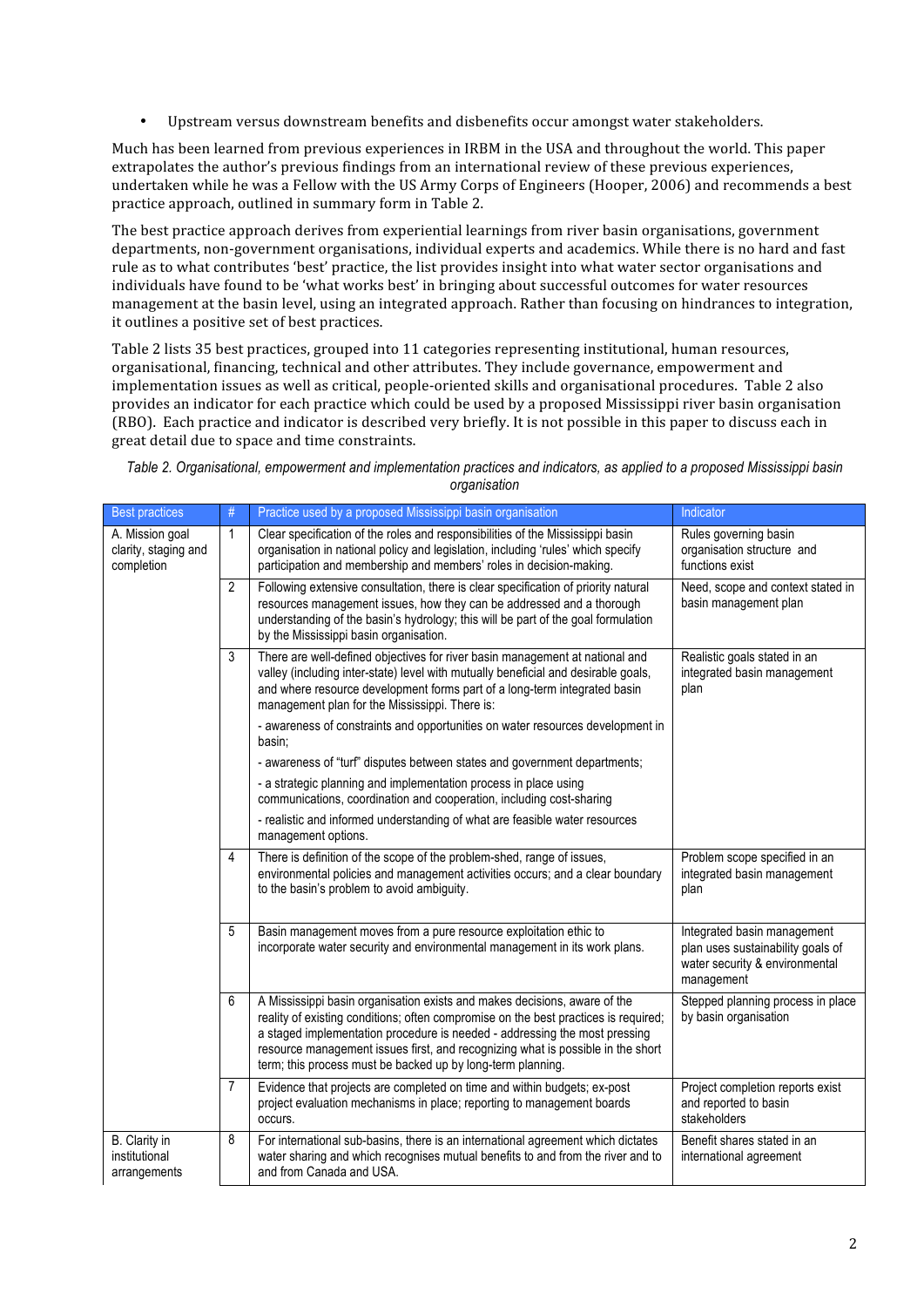| <b>Best practices</b>                                              | $\#$ | Practice used by a proposed Mississippi basin organisation                                                                                                                                                                                                                                                                                                        | Indicator                                                                                                                                                       |
|--------------------------------------------------------------------|------|-------------------------------------------------------------------------------------------------------------------------------------------------------------------------------------------------------------------------------------------------------------------------------------------------------------------------------------------------------------------|-----------------------------------------------------------------------------------------------------------------------------------------------------------------|
|                                                                    | 9    | Fragmentation and overlap of responsibilities between and within Federal and<br>State agencies is addressed by supportive legislation, clear specification of<br>roles and responsibilities of basin partners exists at both state and national<br>level.                                                                                                         | Roles and responsibilities of basin<br>partners listed in basin<br>management plan and signed off<br>by basin partners                                          |
|                                                                    | 10   | There is clear management role and jurisdiction of a Mississippi basin<br>organisation in national water policy and legislation, and which is supported by<br>the riparian states.                                                                                                                                                                                | Management roles and<br>responsibilities of Mississippi river<br>basin organisation stated in<br>national law and water policy                                  |
| C. A workable<br>enabling<br>environment                           | 11   | Water, as a common-pool natural resource, is more likely managed by the<br>public sector and at the local level by the private sector; the State (Federal,<br>State and local agencies) will take the lead role to develop, implement and<br>manage river basin management activities together.                                                                   | Management roles and<br>responsibilities stated in integrated<br>basin management plan                                                                          |
|                                                                    | 12   | There is ample opportunity for the private sector to enact river basin<br>management functions, especially at the local level. This can be realized<br>through joint ventures, cost-sharing arrangements and common projects.                                                                                                                                     | Management roles and<br>responsibilities stated in basin<br>management plan                                                                                     |
| D. A functioning<br>legal environment                              | 13   | The Mississippi basin organisation is supported by strong and comprehensive,<br>but flexible legislation, regulations, decrees etc. which ensures "fairness" in<br>basin-wide decisions and a process of accountability. "Policing" is required by<br>an independent body (or bodies) with enough authority to insist on<br>improvements.                         | Laws stating basin 'water shares'<br>exist and practised                                                                                                        |
|                                                                    | 14   | There is a need for established and accepted basin rules or laws including the<br>legislation which clearly identifies the Mississippi basin organisation functions,<br>structure and financial base.                                                                                                                                                             | Laws stating basin 'water shares'<br>exist and practised                                                                                                        |
| E. An adaptive,<br>coordinated<br>management style                 | 15   | The Mississippi basin organisation uses a "learn by doing" approach - planning<br>and management are adaptable and it uses stakeholders in decision-making                                                                                                                                                                                                        | Evidence of 'learning by doing' in<br>decision-making in place;<br>decisions are linked to outcomes<br>of previous basin planning and<br>management reviews     |
|                                                                    | 16   | Rules are defined for the array of coordination activities (who is involved), how<br>binding or permissive is the coordination (what can be done) and on what basis<br>is the involvement (law, policy, informal agreement).                                                                                                                                      | Coordination and adaptive<br>management processes in place                                                                                                      |
|                                                                    | 17   | The Mississippi basin organisation promotes integrated action across all natural<br>resource issues, which means national and state agencies do not find singular<br>solutions but look at impacts and improvements across the spectrum of natural<br>resources, and the development of regional (basin scale) natural resources<br>management policies.          | Coordination and adaptive<br>management processes in place                                                                                                      |
|                                                                    | 18   | The Mississippi basin organisation uses a multiple agency approach and leads<br>overarching coordination.                                                                                                                                                                                                                                                         | Coordination body in place                                                                                                                                      |
|                                                                    | 19   | The Mississippi basin organisation uses organisational structures which allow<br>cross-sectoral planning and management; will focus on coordination and<br>advisory roles; will focus on oversight, management and planning as defined in<br>its incorporation.                                                                                                   | Coordination and adaptive<br>management processes in place                                                                                                      |
|                                                                    | 20   | Basin-wide planning is used to balance all user needs for water resources and<br>to provide protection from water related hazards; agreement on commitments<br>within the basin, and mechanisms for monitoring those agreements are led by<br>the Mississippi basin organisation.                                                                                 | 'Balanced', agreement-driven<br>management documented in<br>methods used to select best<br>management options and reported<br>in a basin management plan        |
| F. An emphasis on<br>water security and<br>water use<br>efficiency | 21   | Basin-wide water management is linked to water security plans for irrigated<br>agriculture, industrial and urban water users                                                                                                                                                                                                                                      | Secure, tradeable water<br>entitlements established.<br>quantities dependent on<br>sustainable levels of extraction                                             |
|                                                                    | 22   | Increasing the productivity of water diverted from rivers is less important than<br>being able to capture water more effectively in the soil profile; mechanisms for<br>raising local productivity through local watershed initiatives are the fundamental<br>tool for local water management; the challenge is to get more crop, cash and<br>jobs for each drop. | Water use efficiency plans used in<br>sub-basin land and water<br>management plans                                                                              |
| G. Strengthened<br>procedures                                      | 23   | The Mississippi basin organisation recommends how management decisions<br>can be made (consensus, voting etc.) in sub-basin land and water resources<br>management plans and if the local plans are congruent with an integrated basin<br>management plan. [This could be enacted valley by valley, as in Table 1]                                                | A basin management plan<br>includes guidelines for<br>participation in local groups; local<br>land and water management plan<br>is congruent with overall basin |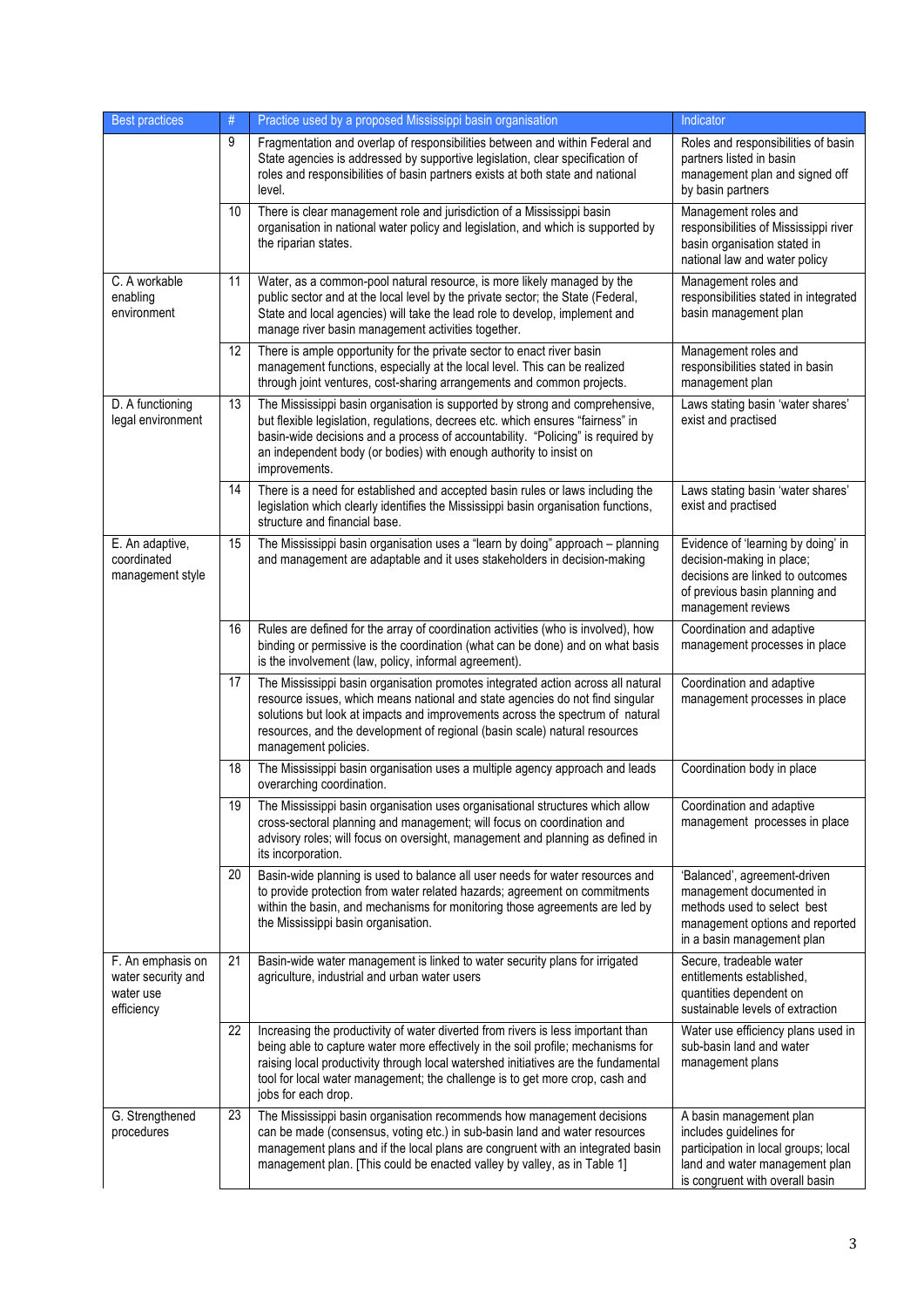| <b>Best practices</b>                                                          | #               | Practice used by a proposed Mississippi basin organisation                                                                                                                                                                                                                                                                                                                                                                                                                                                                         | Indicator                                                                                                                             |
|--------------------------------------------------------------------------------|-----------------|------------------------------------------------------------------------------------------------------------------------------------------------------------------------------------------------------------------------------------------------------------------------------------------------------------------------------------------------------------------------------------------------------------------------------------------------------------------------------------------------------------------------------------|---------------------------------------------------------------------------------------------------------------------------------------|
|                                                                                |                 |                                                                                                                                                                                                                                                                                                                                                                                                                                                                                                                                    | management goals.                                                                                                                     |
|                                                                                | 24              | The Mississippi basin organisation provides guidelines for local government<br>agencies to enact zoning mechanisms, local government pollution controls, and<br>other planning tools to manage local natural resources                                                                                                                                                                                                                                                                                                             | A basin management plan<br>includes guidelines for local<br>government planning, congruent<br>with overall basin management<br>goals. |
| H. Improved<br>capacity in human<br>resources<br>management                    | 25              | The Mississippi basin organisation will have available well-trained staff with the<br>capacity to work in teams and plan across sectors and disciplines.                                                                                                                                                                                                                                                                                                                                                                           | The Mississippi basin organisation<br>provides staff training relevant to<br>key needs and quality assured by<br>external auditor     |
|                                                                                | 26              | The Mississippi basin organisation will have staff with skills to a mandate to<br>ensure they take a 'big picture' in river basin management; they provide the<br>leading voice on basin wide water issues; they inform their constituencies and<br>decision-makers in all sectors and at all levels of decision-making in both the<br>public and private sector; they will be well-trained, articulate, responsible and<br>exercise good listening skills.                                                                        | Leadership training program used<br>by basin organisation                                                                             |
| I. The use of<br>economic tools                                                | 27              | The Mississippi basin organisation will promote pricing mechanisms and cost-<br>sharing arrangements to national, state and local governments which are best<br>applied to contexts where mechanisms for water charges can be collected; the<br>price of water retains a poverty clause to provide water as a fundamental<br>human right in low income counties; alternative demand management<br>technologies are used where pricing is inappropriate and used in conjunction<br>with pricing where users have a capacity to pay. | Water pricing and demand<br>management used in water<br>sharing agreements, with a<br>poverty clause based on<br>household income     |
|                                                                                | 28              | The Mississippi basin organisation will have financial resources adequate to<br>make substantial decisions which address priority natural resources<br>management issues. There are a variety of mechanisms to fund the Mississippi<br>RBO including direct government grants, user charges and levies                                                                                                                                                                                                                             | Mississippi basin organisation<br>budgets include adequate<br>finances to address priority needs                                      |
| J. Public<br>involvement in<br>decision-making                                 | 29              | The Mississippi basin organisation will develop a strong and on-going<br>stakeholder awareness and use stakeholder participation processes to enhance<br>greater ownership of basin scale plans of action at the local level; local actions<br>plans will have a communication system directly to the heads of government<br>land and water resource management agencies and heads of the Mississippi<br>basin organisation.                                                                                                       | Stakeholder awareness program<br>used by Mississippi basin<br>organisation and quality assured<br>by external auditor                 |
|                                                                                | 30              | The emphasis is placed on representative stakeholder participation in decision-<br>making at all levels; the key stakeholders are not excluded from involvement;<br>transparent mechanisms ensure participation.                                                                                                                                                                                                                                                                                                                   | Representatives of stakeholders<br>included in key decision-making<br>processes                                                       |
|                                                                                | 31              | Local training and participation opportunities are made a priority to empower<br>disenfranchised groups, including first peoples, to participate in planning and<br>management decisions at the local, sub-basin and overall basin level.                                                                                                                                                                                                                                                                                          | The Mississippi basin organisation<br>provides/facilitates training for<br>disenfranchised groups, where<br>needed                    |
| K. The use of a<br>flexible and<br>adaptive<br>information<br>exchange process | $\overline{32}$ | The Mississippi basin organisation operates a high quality, reliable, uniform and<br>comprehensive data network, available to all stakeholders in ways which suit<br>their needs; systems and modelling tools will be used to analyse and select best<br>management options (e.g. Shared Vision Planning<br>http://sharedvisionplanning.us/).                                                                                                                                                                                      | Basin-wise information system in<br>place, used to identify best<br>management options and quality<br>assured by external auditor     |
|                                                                                | 33              | The Mississippi basin organisation facilitates a well designed research program<br>with research partners and which informs all stakeholders of best management<br>options for sub-basin watersheds; the program is assisted by the provision of<br>data, monitoring and understanding of the basin structure, functions and<br>resource use activities.                                                                                                                                                                           | Research program in place, linked<br>to basin-wise information system                                                                 |
|                                                                                | 34              | Information is provided in an integrated, interpreted form at both valley (e.g.<br>North Platte) and whole of basin (Mississippi) levels; resource managers do not<br>necessarily need raw data (this is provided by States and US EPA for example),<br>but information, knowledge and wisdom about what works best and where -<br>informed by the latest science, resource engineering, resource economics,<br>indigenous knowledge and practical experience.                                                                     | Stakeholder reporting system,<br>linked to basin information system,<br>exists and used at least annually                             |
|                                                                                | 35              | The content of the information used by participants is specified; the form of the<br>information and the timing of information exchange is known; the methods of<br>exchange are accessible, appropriate, equitable and affordable.                                                                                                                                                                                                                                                                                                | Information management system<br>includes procedural rules                                                                            |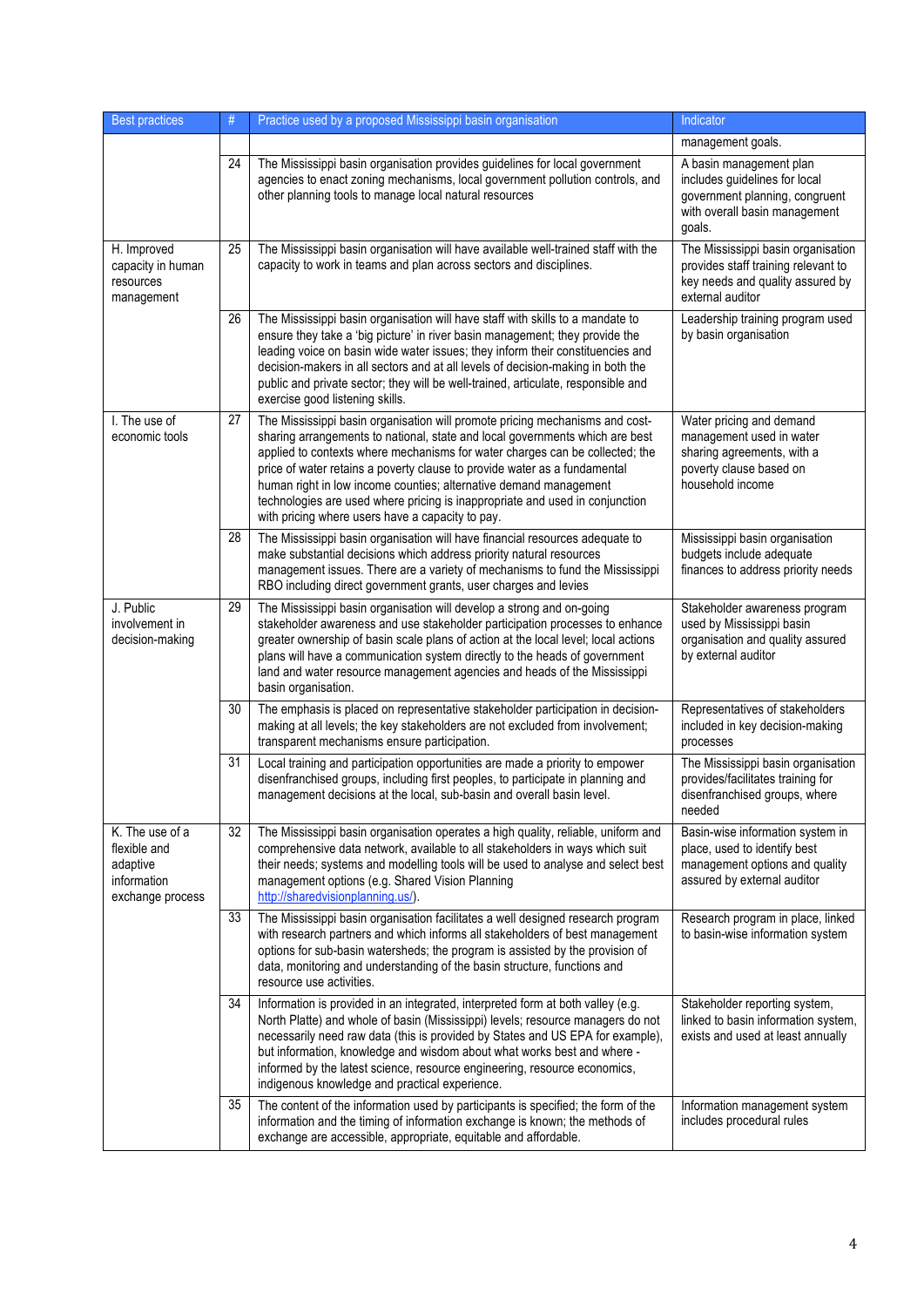As well as the indicators listed in Table 2, there is the need to establish *resource condition indicators* which gauge the improvement in resource health. Such indicators could include water quality, water shares (between in stream requirements and consumptive uses), riverine ecosystem health and biodiversity. The EPA's watershed indicators programme could be harnessed to represent such indicators in valleys, at which level they become more meaningful for management.

# **3 Basin‐level organisational and institutional arrangements**

A way forward in river basin management in the Mississippi is to establish a basin organisation for the Mississippi watershed. This section outlines organisational and institutional arrangements to achieve this, using a Commission model of a river basin organisation.

## **3.1 An interstate river basin commission**

A first step is to establish a Mississippi basin organisation which has the power, authority, financial support and engagement skills to address basin‐wide needs. In most of the world's river basins, there is a need for processes to link 'top-down' with 'bottom-up' actions, processes to link government agencies to a broad range of other water stakeholders and existing processes within government water agencies. An interstate river basin organisation has the potential to link stakeholder advisory committees with top level government water administrations and provide flatter structures (fewer levels of management) between the two.

There are three broad functional groups of river basin organizations (World Bank, 2006):

- those that monitor outcomes, investigate processes, and coordinate actions. They oversee conditions and trends in the use and effectiveness of basin resources and propose methods to coordinate decisions for improved governance.
- planning and management commissions, whose missions are more prescriptive than the first, and
- development and regulatory authorities, which include regulatory bodies and enforcement agencies.

These three functional groups can be recognised in one or more of nine types of river basin organizations (Table 3). The choice of which type of organisation is appropriate to the Mississippi Basin will be contentious due to different expectations of stakeholders. The key to progressing a basin organisation in the Mississippi is to choice an organisational type that minimises litigious behaviour while maximising agreed natural and environmental management and development outcomes. This suggests the need to establish a mechanism within a proposed basin organisation which seeks to achieve a jointly agreed vision for the basin as one of its first projects.

One option for consideration is to establish a **Mississippi Basin Commission** (MBC) with a mandate for integrated water resources management. The name 'Basin' not 'River Basin' is used to include groundwater management. The roles and responsibilities of the MBC are discussed below. A commission is preferred as it can be a strong, legal entity combined with advisory/education roles, monitoring roles, undertaking works on the ground and fulfilling the goals of a charter of many governments.

#### *Table 3. Types of River Basin Organisations*

**Type 1: Advisory Committee ~** A formalized or quasi-formal organization in which individuals take responsibility for undertaking action planning and provide advice; governments 'hand over' strategic planning to such organisations; they frequently have no or limited legal jurisdiction. Example: Verde Watershed Association, USA

**Type 2: Authority ~** An organization which makes planning decisions at a central or regional government level; may set and enact regulations, or have development consent authority; authorities are founded on democratic principles and a framework of law to which all relevant individuals and institutions are subject in a basin setting. Example: Grand River Conservation Authority, Canada

**Type 3: Association ~** Similar to an Advisory Committee, this is an organization of like-minded individuals and groups with a common interest. In a river basin they have varying roles: providing advice, stimulating basin awareness, education and ownership of basin natural resources management issues; educational functions and information exchange. Example: Upper Missouri River Basin Association, USA

**Type 4: Commission ~** An organization which is delegated to consider natural resources management matters and/or take action on those matters. A basin commission's powers vary, and include advisory/education roles, monitoring roles, undertaking works, fulfilling goals of a specific government's charter or an international agreement. Commissions normally are instituted by a formal statement of a command or injunction by government to manage land and water resources; commissions may also have regulatory powers. Example: Delaware Basin Commission, USA; International Commission for the Protection of the Rhine, Western Europe

**Type 5: Council ~** A formal group of experts, government ministers, politicians, NGOs and lay people brought together on a regular basis to debate matters within their sphere of basin management expertise, and with advisory powers to government. A council is contrasted with a commission which, although also a body of experts, is typically given regulatory powers in addition to a role as advisor to the government. Example: Fraser Basin Council, Canada

**Type 6: Corporation ~** A legal entity, created by legislation, which permits a group of people, as shareholders (for-profit companies) or members (non-profit companies), to create an organization which can then focus on pursuing set objectives, and is empowered with legal rights which are usually only reserved for individuals, such as to sue and be sued, own property, hire employees or loan and borrow money. Example: the former Snowy Mountains Engineering Corporation,, Australia

**Type 7: Tribunal ~** A basin entity which has formalized procedures and quasi-judicial powers; a heavy emphasis on bureaucratic decision making; stakeholders may formally participate through hearings; major decisions are taken by independent bodies, like a water pricing tribunal. A tribunal acts as a special court outside the civil and criminal judicial system and which examines special problems and makes judgements, e.g. a water tribunal, which resolves disputes between water users.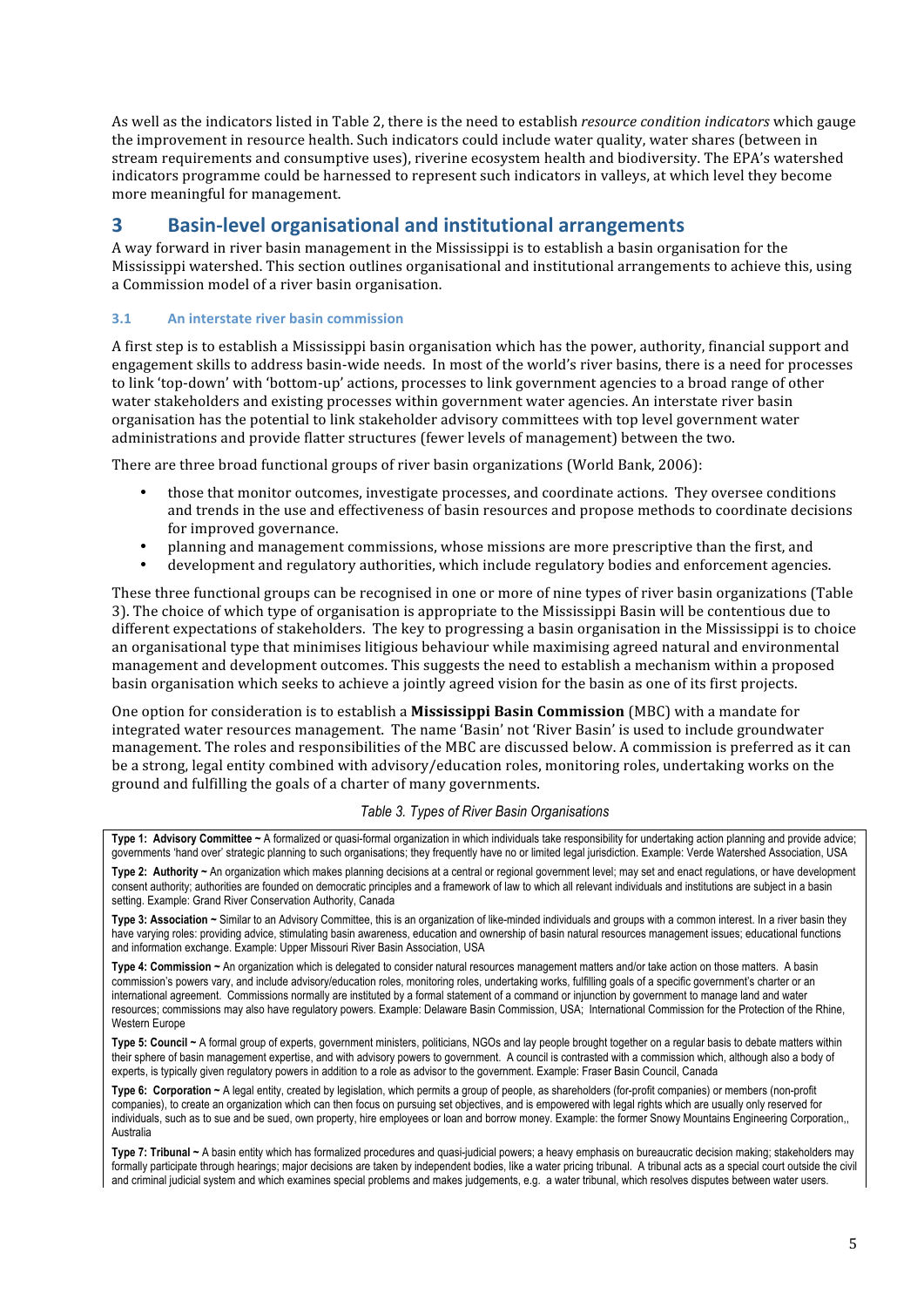#### Example: Valencia Water Court, Spain

Type 8: Trust ~ A trust is legal device used to set aside money or property of one person for the benefit of one or more persons or organizations. It is an organization which can undertake river basin works, develop and implement a strategic plan; its mandate is to be the river basin 'advocate'; it co-ordinates local programs through Memoranda of Understanding or other agreements; it raises local levies (funds) for is works and programs. A trust keeps monies raised in 'trust' for the benefits of its citizens. Example: Hawkesbury-Nepean Catchment Management Trust (now part of the Sydney Catchment Authority), Australia

**Type 9: Federations ~** A collaboration of departments within one government or between state and national governments and non-government organisations to establish and undertake actions for river basin management. Local government groupings have emerged in some locations such as in the USA for regional natural resources governance. Examples: Chesapeake Bay Commission and the Chesapeake Bay Agreement, USA; European Commission - Directive on River Basin Management**.**

Adapted from Hooper, 2005.

The charter of a proposed MBC is formidable covering one of the largest and most highly developed river basins of the world. The MBC could be served by nine valley organisations coordinated by and reporting to the overall MBC. River basin organisations tend to be more effective and easier to create if they emerge from existing organisations. One option is to reform the existing Mississippi River Commission into an IRBM‐focused organisation. The new entity could comprise a **Joint Ministerial Council** from the members states and the US national government, similar to the original formation of the Murray‐Darling Basin Commission in Australia in the 1980s. This body could be advised by a separate independent stakeholder (not government) advisory committee.

This will require new river basin management legislation. This legislation can specify how high‐level ministerial coordination is to occur, who and how oversight of the basin organization will be provided, created, its roles and responsibilities and interactions with member states and non‐government organizations. This will require *highlevel ministerial coordination* to ensure that all relevant ministries work toward a common vision or set of objectives to achieve IRBM (World Bank, 2006), similar to high level coordination in the implementation of the European Framework Directive for management of Europe's river basins. Overall, the aim is to minimize duplication of government services, by mechanisms such as interagency personnel exchanges, cost-sharing projects and joint ventures between the private and public sector; and to ensure a high level of accountability of the MBC to all stakeholders.

#### **3.2 High level policy goals, role of water law, and financing**

The practices listed in Table 2 are challenging yet fundamental tasks of large scale river basin management. Consultation is necessary if a basin organisation is to achieve agreement on ways forward in the contested space of water policy goals and aspirations for sustainability. The preceding critical task is to establish basin‐wide agreement on a **shared vision for the Mississippi**. The shared vision must articulate the shared benefits of water use and management in the basin (see also 3.6).

A shared vision, embedded in national and state water policy goals, could be the first role of the proposed MBC. . It could be reported, for example, in a 'Mississippi Water Resources Needs Assessment, Shared Values and Water Resources Management Strategy' document, or more simply a **'Shared Vision for the Basin'** report. This document could identify the benefits provided by water (both rivers and aquifers) within and between States and to the nation in general. A chapter of the needs and strategy document can also address international water sharing in the upper Missouri sub‐basin with Canada and interstate water sharing across the whole basin.

Any new proposal for water planning and management in the US, as in other domains, quickly becomes a mine field for legal analysis, lobbying and endless lawsuits. This process cannot be avoided but can be minimized by an approach to water management that is driven by a consensus movement in the basin, using a benefit sharing framework, and reported in the 'Vision for the Basin' report. One option to do this is to avoid overt naiveté by placing the achievement of high level goals in the hands of leaders with consummate negotiation skills. This is not to neglect the importance of doctrines of both prior appropriation and riparian water rights as they exist in the US. Coupled to this initiative is public and private financial support for the first step, the agreed 'Vision for the Basin' report. This will demonstrate commitment to the strategy.

#### **3.3 Key tasks, needs assessment, basin strategy and location of headquarters**

A complementary, initial task of the proposed MBC can be to undertake a needs assessment of basin wide issues and develop a strategic direction in how they can be addressed. Much of this work is more than likely done in existing studies in the basin since the early US basin work of the 1930s, as has been reported through numerous national and state agencies. The output of this needs assessment can be a **'State of the Basin Report'** in which there is:

• Clear summary statements on the condition of natural resources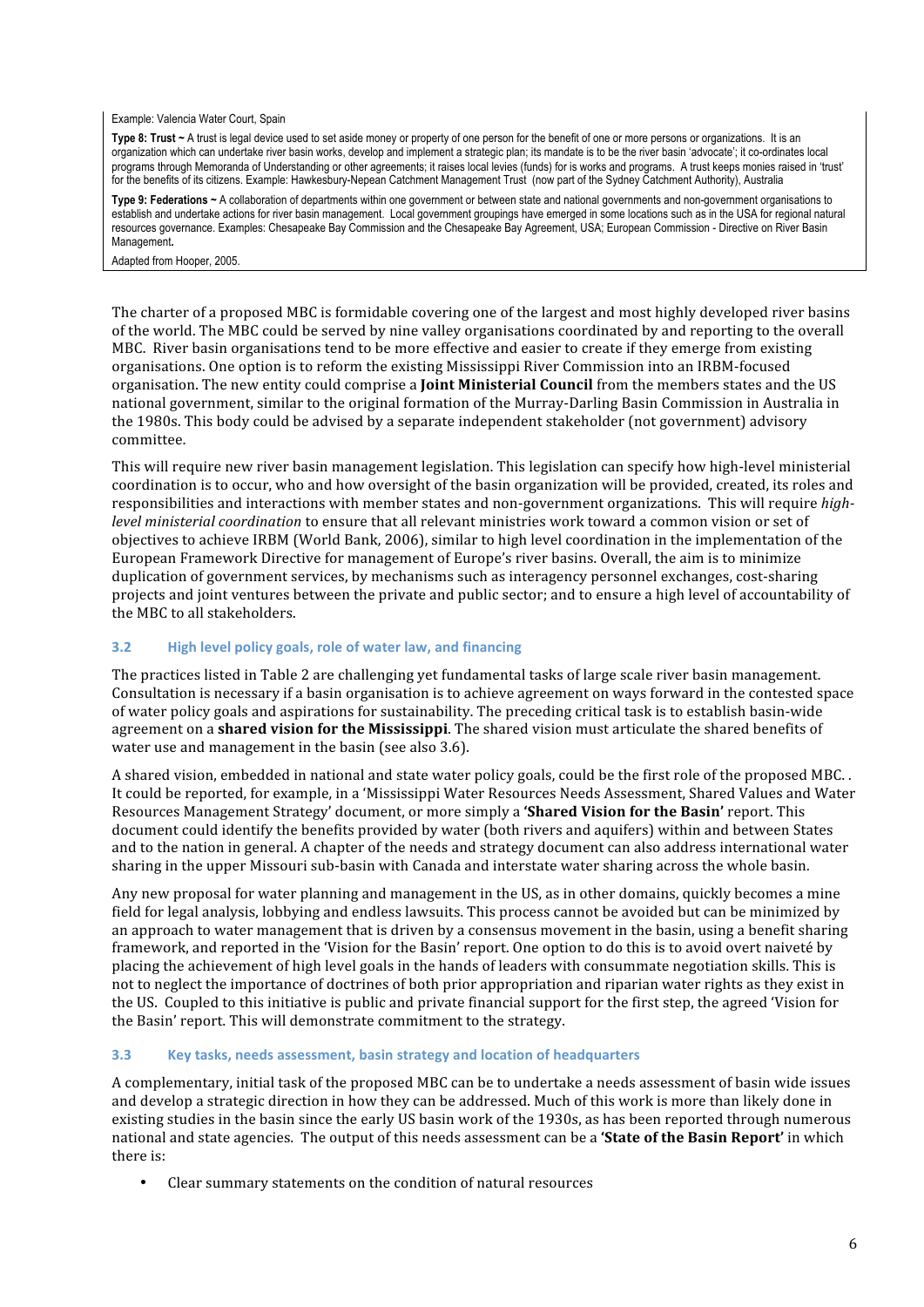- Clear summary statements on who are the key stakeholders, their roles and responsibilities
- Any agreement of priority issues and location of critical basin 'hotspots'<br>• A suggested roadman on 'where to from here'
- A suggested roadmap on 'where to from here'.

This task needs to be done by a national government department even before a basin commission has been created with presidential endorsement to achieve recognition, national and basin awareness raising and financial support.

A central location in the basin of the MBC headquarters is both symbolic and practical. Care must be taken in selection so as to demonstrate to all stakeholders that the MBC is endeavouring to capture their involvement and represent their interests. If the MBC is directly connected to national government, there will also be a need to have an agent in Washington DC.

### **3.4 Leadership**

Leadership is a critical factor ensuring the success of basin management. Visionary leadership can be the key to ensuring clear procedures and outcomes. Without this vision, it is not possible to have a meaningful planning process. When there is basin leadership and a shared vision across a range of sectors, it is more likely that river basin management will succeed. Leadership can be difficult though and many strong egos amongst stakeholder leaders potentially lead to conflict if focus or momentum is not maintained.

Strong MBC leadership is essential. It will bring together the affected publics, private sector and government interests, working in partnership with common objectives. This will result in a high degree of trust in the MBC, when lead by capable CEO – a person with political acumen who can engage both willing and combatant stakeholders. However, dependence on capable leaders can be problematic. Dependence on one individual with strong and capable leadership skills can lead to river basin management programs being vulnerable without a strategy for leadership succession. When selecting a CEO for the MBC, consideration can be given to:

- an authoritative, visionary and embracing leadership style;
- a reporting process to a Joint Ministerial Council of the MBC;
- leaders with conflict resolution and time management skills;
- supporting information systems to provide leaders with unambiguous information about best practice, data on the financial status of their organisation and access to key political, industry and community people;
- leadership training facilities:
- a processes for initiation and development of the stages in river basin organisation development (Table 4); and
- financial incentives (at CEO level) to engage leaders to remain involved in river basin management,
- a process of leadership succession and the need to invest public resources and support mechanisms to provide programs to assist leadership development.

### **3.5 Stepped approach**

Table 2 provided a comprehensive list of 35 best practices of mature basin organisations. These include management capacities and procedures emphasising coordination, institutional design, legal and financial requirements, stakeholder engagement and information requirements. The key functions of the proposed MBC are summarised in Table 4 as a stepped approach (over say 5‐20 years). It is often difficult for a basin organisation to achieve these functions in the short to medium term (say 5‐10 years). There will be a need for a stepped approach if a Mississippi basin organisation is created, one which establishes core functions to address the most strategic needs first. Those needs must be identified using extensive stakeholder consultation.

| <b>Functions</b>                                                                                                                                                                                                                                   | <b>Initial stage</b> | <b>Emerging Auto-</b><br>adaptive stage | <b>Mature Auto-</b><br>adaptive stage |
|----------------------------------------------------------------------------------------------------------------------------------------------------------------------------------------------------------------------------------------------------|----------------------|-----------------------------------------|---------------------------------------|
| <b>Group 1:</b> Water (and natural resource) data collection and processing, systems modelling,<br>water and natural resources planning, stakeholder consultation & issue clarification,<br>development of an agreed 'Shared Vision for the Basin' |                      |                                         |                                       |
| Best practice attributes*: 1-5, 21-22, 25-26, 28, 32-35, 29-31                                                                                                                                                                                     |                      |                                         |                                       |
| Group 2: Policy, legal and strategy development for economic, social and environmental<br>issues, stakeholder awareness and participation                                                                                                          |                      |                                         |                                       |
| Best practice attributes: 7-10, 13-14, 29-31, 25-26                                                                                                                                                                                                |                      |                                         |                                       |
| Group 3: Project feasibility, design, implementation, operation and maintenance, raising funds,                                                                                                                                                    |                      |                                         |                                       |

#### *Table 4. Functional stages in the evolution of an adaptive Mississippi basin organization*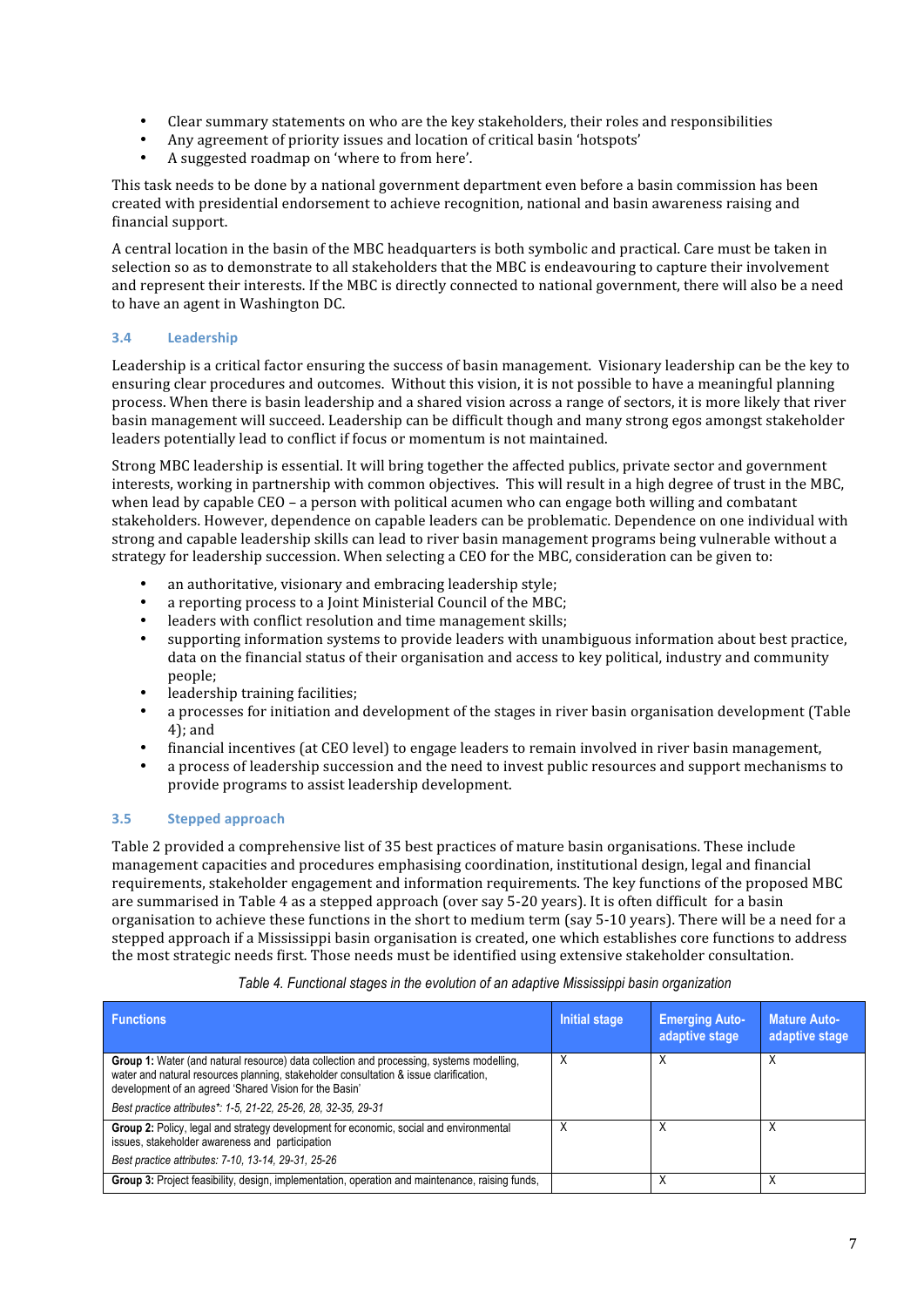| <b>Functions</b>                                                                                                                                                                                                                                                                                                                                                                                                      | <b>Initial stage</b> | <b>Emerging Auto-</b><br>adaptive stage | <b>Mature Auto-</b><br>adaptive stage |
|-----------------------------------------------------------------------------------------------------------------------------------------------------------------------------------------------------------------------------------------------------------------------------------------------------------------------------------------------------------------------------------------------------------------------|----------------------|-----------------------------------------|---------------------------------------|
| ongoing stakeholder consultation and awareness raising                                                                                                                                                                                                                                                                                                                                                                |                      |                                         |                                       |
| Best practice attributes: 5-7, 15-20, 21-22                                                                                                                                                                                                                                                                                                                                                                           |                      |                                         |                                       |
| Group 4: Allocating and monitoring water shares (quality and quantity and possible natural<br>resources sharing), cost sharing principles and benefit sharing approach<br>Best practice attributes: 11-12, 15-21, 27, 23-4, 29                                                                                                                                                                                        |                      |                                         | Χ                                     |
| Group 5: Monitoring water use and shares, monitoring pollution and environmental conditions,<br>oversight and review role for projects promoted by RBO partners, monitoring and assessing the<br>health of the basin's natural resources, monitoring the sustainability of resource management,<br>review of strategic planning and implementation of modified plans<br>Best practice attributes: 32-35, 6, 7, 21, 29 |                      |                                         | Χ                                     |

\* Best practice attributes refer to those listed in Table 2.

Source: Original functional stages are those modified from Comfort, 1999 and World Bank, 2006.

Table 4 provides a suggested sequence of functions, but this needs 'ground‐truthing' and refining by local water experts in each Mississippi valley and the basin overall. There is no hard and fast rule on the stages, the functions nor the attributes relevant to each group and each stage, but the overall sequence of Group 1 to Group 5 functions holds true in most basin situations. The proposed MBC will need to play it by ear to some extent.

The key is to become an 'auto-adaptive' basin organisation; one able to respond to needs as they arise, one able to learn from the experience of past basin management, one able to listen to its stakeholders about ways forward. This can be done my ensuring there are mechanisms in place to feed back information from the implementation of management options to planning and management practices.

### **3.6 Benefit sharing**

The concept of benefit sharing was developed by Sadoff and Gray (2005). It can be applied as a tool to account for and share benefits in water resources management in river basins, both within the water sector and with other sectors of economies (Table 5). Benefit sharing refers to a commitment to channel returns, whether monetary or non-monetary, back to the range of designated stakeholders for the distribution and use of water resources.

| <b>Type</b>                                           | <b>The Challenge</b>                                                                         | <b>The Opportunity</b>                                                                                                                                                                                       |
|-------------------------------------------------------|----------------------------------------------------------------------------------------------|--------------------------------------------------------------------------------------------------------------------------------------------------------------------------------------------------------------|
| Type 1: Increasing Benefits To<br>the River           | Degraded water quality, watersheds,<br>wetlands and biodiversity                             | Improved water quality, riverflow characteristics, soil conservation, biodiversity<br>and overall sustainability                                                                                             |
| <b>Type 2: Increasing Benefits</b><br>From the River  | Increasing demands for water, sub-<br>optimal water resources, management<br>and development | Improved water resources management for hydropower and agricultural<br>production, flood-drought management, navigation, environmental conservation,<br>water quality and recreation                         |
| <b>Type 3: Reducing Costs</b><br>Because of the River | Tense regional relations and political<br>economy impacts                                    | Policy shift to cooperation and development, away form dispute/conflict; from food<br>(and energy) self-sufficiency to food (and energy) security; reduced<br>dispute/conflict risk and military expenditure |
| Type 4: Increasing Benefits<br>Beyond the River       | Regional fragmentation                                                                       | Integration of regional infrastructure, markets and trade                                                                                                                                                    |

| Table 5. Types of benefits of cooperation on rivers |  |
|-----------------------------------------------------|--|
|-----------------------------------------------------|--|

Source: Sadoff and Grey (2005), page 2

This approach can be used in the Mississippi to identify, analyse, quantify and equitably share benefits across the river basin in Group 4 functions of Table 4 (allocating water shares). It can be a tool to calibrate the net sum gains to the river and all stakeholders in integrated management.

## **4. Conclusion**

This paper outlines an ambitious but doable approach to integrated river basin management in the Mississippi basin. It will be a formidable task to achieve this, but using a stepped, shared approach, and a river basin commission model, there is some room for optimism based on the experience of other highly developed, mature water economies in the world, such as in Australia and Western Europe. One practice that rings true in many basins is to achieve some practical and observable outcomes in the first two years of the existence of a basin organisation. These outcomes can include basin works (e.g. soil conservation practices, restored wetlands, river